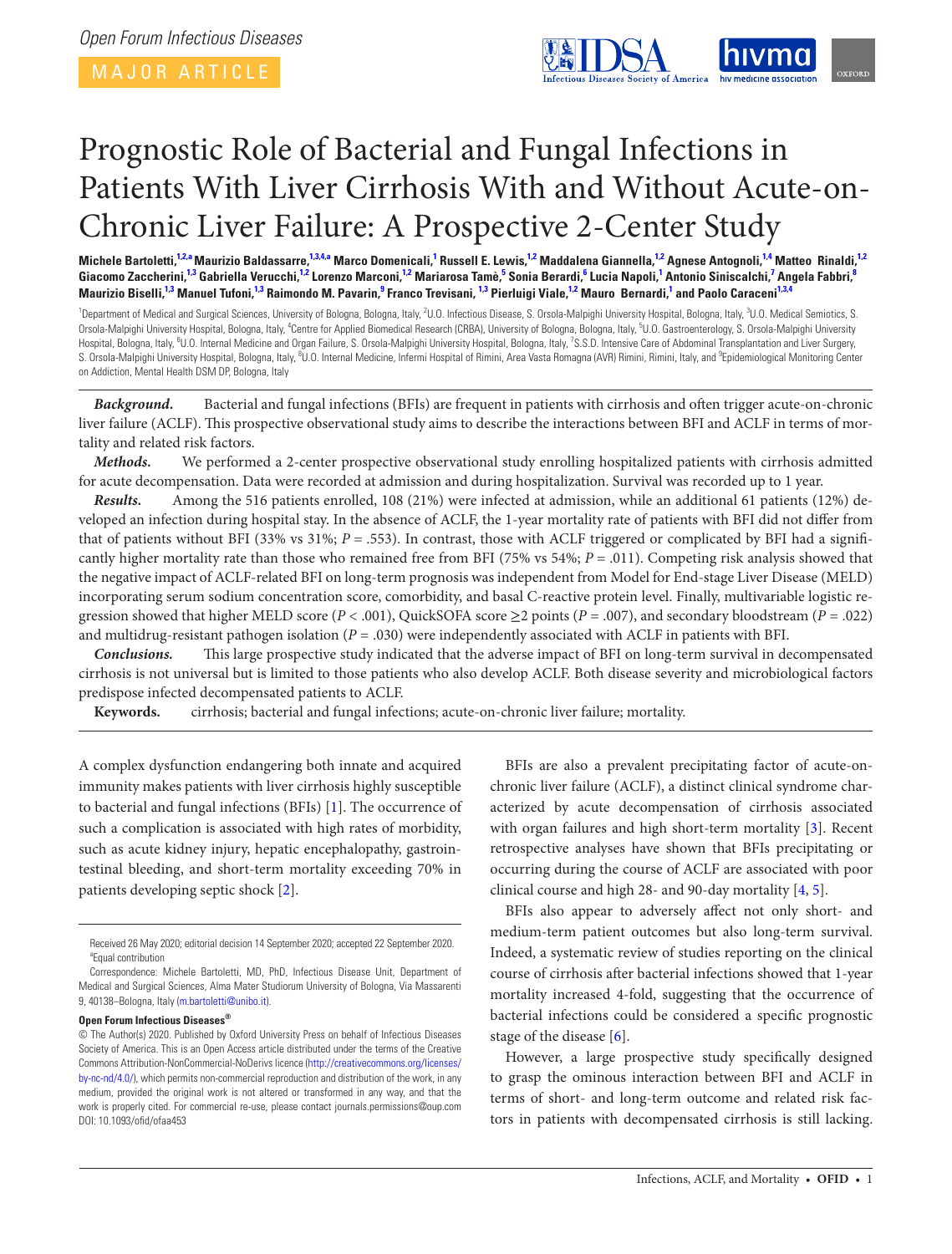Thus, the main aim of the present study was to assess 1-year mortality in infected patients with an acute decompensation of cirrhosis with or without ACLF. Moreover, the risk factors for 1-year mortality, infection-induced ACLF, and development of hospital-acquired infections were investigated.

## **METHODS**

## **Study Design**

The present investigation is a prospective observational study on patients with liver cirrhosis admitted to the hospital who were followed up from the time of admission to 1 year after the first assessment. The investigation was conducted in a tertiary teaching hospital, the S. Orsola-Malpighi University Hospital in Bologna, and a community hospital, the Infermi Hospital in Rimini, from January 2014 to March 2016.

All consecutive patients with liver cirrhosis admitted to the hospital were screened within 36 hours of admission. Inclusion criteria were (i) diagnosis of cirrhosis, based on a composite of clinical signs and findings provided by laboratory test, endoscopy, and radiologic imaging; (ii) presence of acute decompensation of cirrhosis; (iii) age  $\geq$ 18 years. Exclusion criteria were (i) admission for a scheduled procedure; ii) hepatocellular carcinoma beyond the Milan criteria [\[7](#page-9-4)]; (iii) metastatic extrahepatic malignancy; (iv) previous liver transplantation. Patients were monitored for ACLF or BFI development. Survival was recorded up to 1 year. The patients were managed according to international and local guidelines.

## **Patient Consent Statement**

The study protocol was approved by the S. Orsola-Malpighi Hospital and Area Vasta Romagna ethics committees. Written informed consent was obtained from patients or from legal surrogates before enrollment according to the 1975 Declaration of Helsinki.

## **Definition of Acute Decompensation, Acute-on-Chronic Liver Failure, and Diagnostic Criteria**

Acute decompensation of cirrhosis was defined by (i) acute onset of grade 2 or grade 3 ascites, according to the International Club of Ascites classification [\[8\]](#page-9-5); (ii) new episode of hepatic encephalopathy in patients with previous normal consciousness and no evidence of an acute neurologic disease; (iii) upper or lower gastrointestinal bleeding; (iv) BFI. Organ failures were defined according to the Chronic Liver Failure Consortium–Sequential Organ Failure Assessment (CLIF-SOFA), and ACLF was diagnosed and classified according to the CLIF consortium criteria [\[3\]](#page-9-0). BFI-related ACLF was defined as any case of ACLF diagnosed simultaneous to or occurring within 28 days of BFI diagnosis in patients without any other recognizable precipitating event. Renal dysfunction was diagnosed when the serum creatinine concentration was >1.5 mg/dL.

Every case of BFI was managed and reviewed by an infectious diseases specialist and a hepatologist. Pneumonia was defined as radiologic evidence of a new pulmonary infiltrate or progression of a previous pulmonary infiltrate plus at least 2 of the following criteria: fever >38°C, cough, purulent sputum, dyspnea or >20 breaths per minute, pleuritic chest pain, and a leucocyte count of >10 000/µL or <4000/µL. Urinary tract infection (UTI) was diagnosed in the presence of either of the following criteria: i) flank pain, which must have begun or worsened within 7 days; (ii) costovertebral angle tenderness on examination; (iii) dysuria, urgency, frequency, and/or suprapubic pain plus at least 1 of the following: (i) fever >38°C; (ii) nausea and vomiting. Uncomplicated lower urinary tract infections were excluded. Spontaneous bacterial peritonitis (SBP) was defined by the presence of ≥250 polymorphonuclear cells/µL in ascitic fluid. Intra-abdominal infection (IAI) other than SBP was defined by new onset of fever and/or abdominal pain plus new or worsening radiological images of abscess, bowel perforation, appendicitis, diverticulitis, biliary tract infections, and postsurgical effusion with or without peritonitis. Skin and soft tissue infection (SSTI) was diagnosed in the presence of purulent infections (cutaneous abscesses, furuncles, carbuncles) or in case of nonpurulent infections (cellulitis, erysipelas, or necrotizing infections) [\[9\]](#page-9-6). Primary bloodstream infection (BSI) was defined as the growth of a noncommon skin contaminant from ≥1 blood culture (BC) or of a common skin contaminant such as diphtheroids, *Bacillus* species, *Propionibacterium* species, coagulase-negative staphylococci (CoNS), or micrococci from ≥2 BCs drawn on separate sites and reporting the same antimicrobial susceptibility test profile in a patient without another identifiable source of infection after a comprehensive diagnostic workup. Episodes in which a potential contaminant (eg, coagulase-negative staphylococci) was only isolated in 1 set of blood cultures without clinical evidence of infection were excluded. Secondary BSIs were defined as any infection of another body site with positive blood cultures, while the term bacteremic infection included both primary and secondary BSIs. Gramnegative bacteria were classified as multidrug-resistant (MDR) according to the European Society of Clinical Microbiology and Infectious Diseases consensus definitions. Patients were classified as having (i) *hospital-acquired* (HA) infection if infection signs/symptoms started >48 hours after hospital admission or if patients were transferred from another hospital with an already diagnosed HA infection; (ii) *health care–associated* (HCA) infection according to standard criteria [\[10\]](#page-9-7); (iii) *communityacquired* (CA) infection in all other cases.

## **Data Collection**

Data were collected using an online electronic case report form shared on the study website. The following data were collected at the time of enrollment: demographic characteristics, etiology of cirrhosis, and laboratory and clinical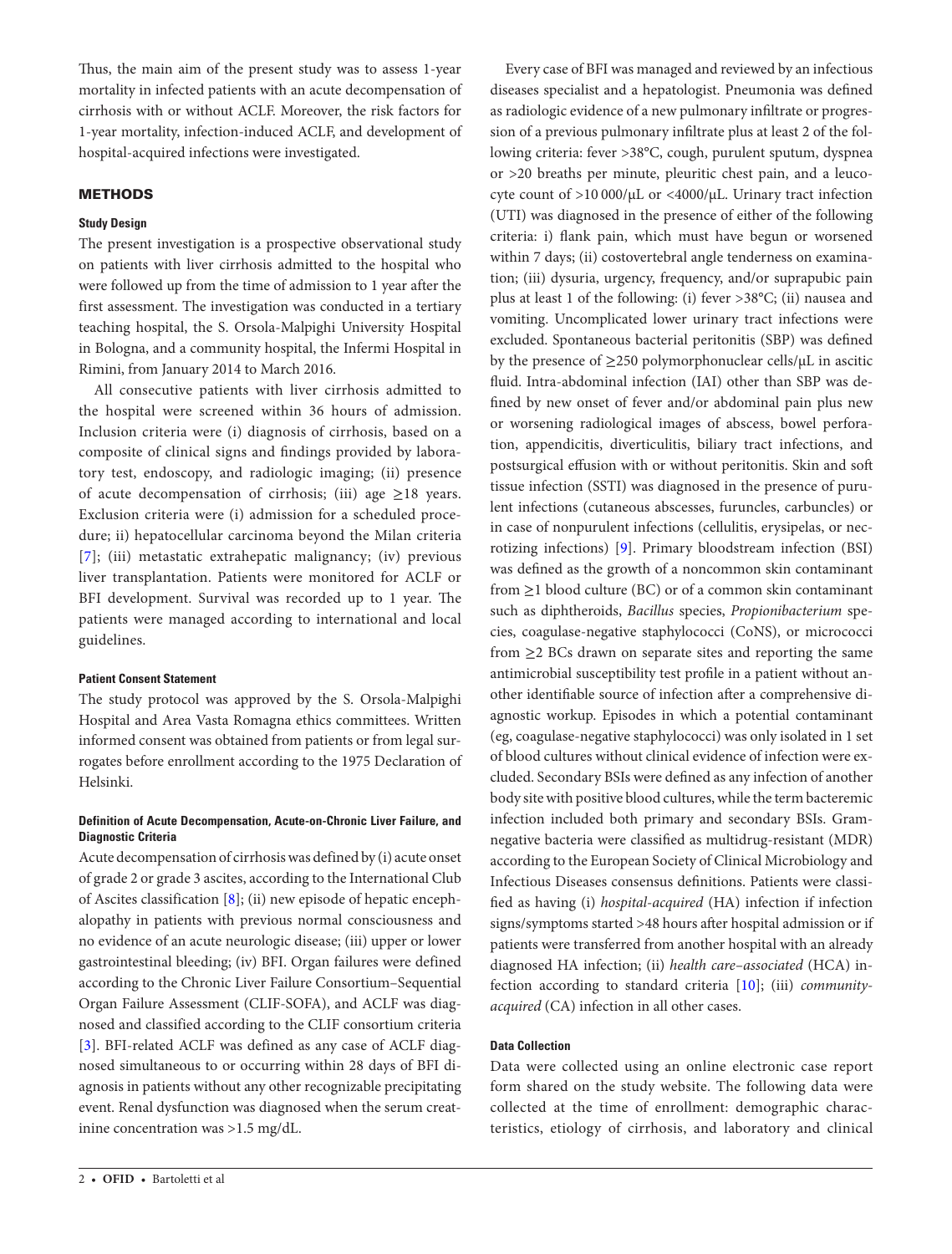data including the presence of comorbidities according to Charlson score [[11](#page-9-8)]. The Model for End-stage Liver Disease score (MELD) [[12](#page-9-9)], MELD incorporating serum sodium concentration score (MELDNa) [[13\]](#page-9-10), Child-Pugh score [[14](#page-9-11)], and CLIF-Acute Decompensation score (CLIF-C AD) [\[15\]](#page-9-12) were calculated for each patient as appropriate. In patients admitted with or who developed BFI during the hospital stay, the following data were also recorded: infection site, body fluid cultures, and susceptibility data. Infection severity was assessed according to Sepsis-3 criteria and quick-SOFA  $(qSOPA)$  score  $[16]$  $[16]$  $[16]$ .

### **Statistical Analysis**

Continuous data were reported as mean and SD or median and interquartile range (IQR) and analyzed by means of parametric or nonparametric tests as appropriate. Categorical data were reported as absolute number and frequency, while comparisons were performed by the  $\chi^2$  test followed by the z-test when >3 groups were analyzed. Mortality was evaluated according to the Kaplan-Meier method followed by the log-rank test. A proportional hazard model considering liver transplant a competing event was also fitted according to the Fine and Gray method to identify predictors of 1-year mortality among parameters recorded at study inclusion or during hospital stay.

Two binary logistic regression models with backward elimination (*P* > .1) based on likelihood ratios were fitted to identify predictors of HA BFI or BFI-related ACLF.

Further details on the statistical analysis are reported in the [Supplementary Data.](http://academic.oup.com/ofid/article-lookup/doi/10.1093/ofid/ofaa453#supplementary-data)

## RESULTS

#### **Study Population**

From January 2014 to March 2016, 1140 consecutive hospital admissions to regular wards involving 916 patients with cirrhosis were recorded. Of the 916 patients, 400 were electively admitted for scheduled diagnostic or invasive procedures and were excluded from the current analysis. Thus, the study cohort includes 516 patients admitted because of complications of cirrhosis fulfilling the definition of acute decompensation [\(Figure 1A](#page-3-0)).

#### **Baseline Comparison of Patients With and Without BFI**

Overall, 108 (21%) patients presented CA or HCA BFI at admission. Of the remaining 408 patients (79%), 61 (15%) developed HA BFI. Thus, 169 (33%) patients presented an episode of BFI [\(Figure 1](#page-3-0) A).

Baseline demographic, clinical, and laboratory data of patients free from BFI at admission and during their hospital stay, with BFI at admission, or with HA BFI are reported in [Table 1.](#page-4-0) When compared with those remaining free from BFI, patients with BFI at admission did not differ in terms of age, gender, etiology of cirrhosis, and main clinical features. Conversely,

these patients presented with higher WBC count and serum C-reactive protein level (CRP), as well as higher heart rate and lower serum sodium concentration. Finally, MELD-Na and CLIF-C AD scores were the sole prognostic indexes that were more elevated in patients with BFI at admission with respect to those who remained free from BFI.

Patients who developed HA BFI did not differ from the other 2 groups as far as age, gender, etiology of cirrhosis, and main clinical features were concerned. However, and notably, they presented higher CRP, heart rate, and serum bilirubin and lower serum sodium concentration than those who remained free from BFI and higher serum creatinine than the other 2 groups.

Finally, frequency of ACLF at admission was similar between patients without BFI, CA, or HCA BFI and those with HA BFI. No differences were also observed regarding the grade of ACLF, while among organ failures, respiratory failure was more frequent in patients developing HA BFI ([Table 1\)](#page-4-0).

#### **Clinical and Microbiological Characteristics of Patients With BFI**

BFIs were classified as CA in 68 (40%) cases, HCA in 40 (24%), and HA in 61 (36%). Overall, pneumonia was the leading cause of infection (41, 24%), followed by primary BSI (31, 18%), IAI (29, 17%), SBP (26, 15%), UTI (26, 15%), and SSTI (15, 9%) [\(Supplementary Table 1\)](http://academic.oup.com/ofid/article-lookup/doi/10.1093/ofid/ofaa453#supplementary-data).

A microbiological diagnosis was obtained in 93 (55%) patients. The etiology of culture-positive infections is reported in [Supplementary Table 2.](http://academic.oup.com/ofid/article-lookup/doi/10.1093/ofid/ofaa453#supplementary-data) Briefly, gram-negative bacteria were identified in 69 cases (74%), gram-positive cocci in 27 (29%), and fungi in 4 (4%). All fungal infections were episodes of candidemia. Overall, 40 (43%) pathogens were classified as MDR including extended-spectrum beta-lactamase (ESBL)–producing Enterobacteriaceae (19% of all isolates) and carbapenem-resistant Enterobacteriaceae (7% of all isolates). Finally, culture-negative infections were mostly pneumonia, SBP, and SSTI [\(Supplementary Table 2\)](http://academic.oup.com/ofid/article-lookup/doi/10.1093/ofid/ofaa453#supplementary-data).

Regarding the severity of BFI, the median SOFA score was 4 [\[3–](#page-9-0)[7](#page-9-4)], and qSOFA  $\geq$ 2 points was found in 25 (15%) patients. Finally, 59 (35%) patients presented with sepsis and 13 (8%) patients with septic shock.

#### **Long-term Outcome and Risk Factors for Mortality**

During the 1-year follow-up, 53 (11%) patients underwent liver transplantation and 199 (39%) died after a median time of 89 (33–207) days from inclusion.

The 1-year mortality rate of patients with BFI was higher than in patients without (51% vs 36%; *P* < .001) [\(Supplementary](http://academic.oup.com/ofid/article-lookup/doi/10.1093/ofid/ofaa453#supplementary-data)  [Figure 1](http://academic.oup.com/ofid/article-lookup/doi/10.1093/ofid/ofaa453#supplementary-data)). However, further analysis revealed that patients who remained free from ACLF, either at admission or during hospitalization, had the lowest mortality, ranging from 26% to 33%, irrespective of BFI, whether CA, HCA, or HA. The highest mortality was seen in patients with ACLF triggered by BFI (68%–71%) or subsequently complicated by HA (64%). Finally,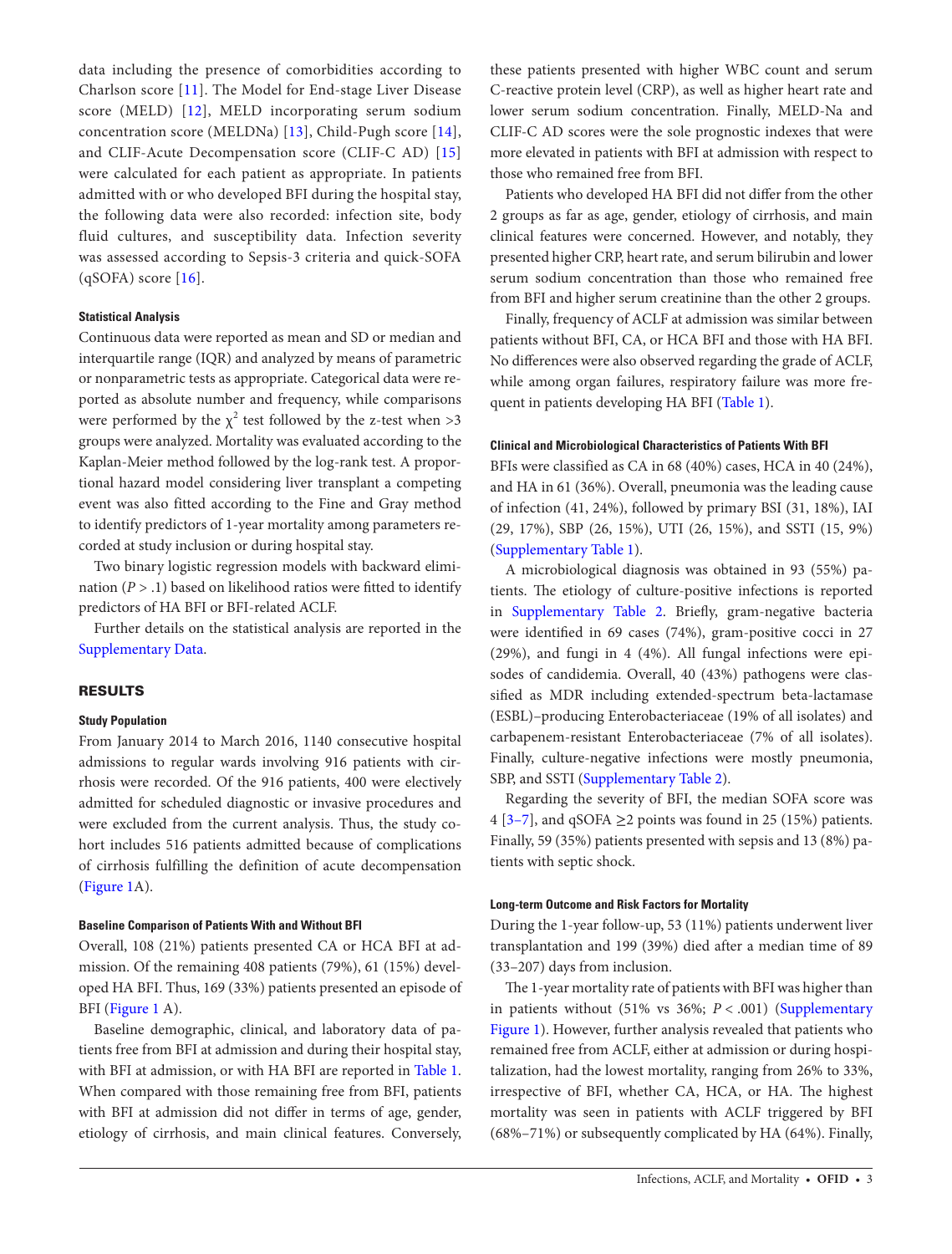

<span id="page-3-0"></span>Figure 1. Details on patient disposition (A), acute-on-chronic liver failure (ACLF), and 1-year mortality in patients remaining free of bacterial or fungal infection (BFI) during hospitalization, with hospital-acquired (HA) BFI, or with community-acquired (CA)/health care–associated (HCA) BFI (B).

patients with ACLF but free from BFI presented an intermediate mortality rate (47%) ([Figure 1](#page-3-0) B).

Kaplan-Meyer analysis confirmed that in patients without ACLF the 1-year mortality rate did not differ between those with and without BFI (33% vs 31%; *P* = .553) [\(Figure 2A](#page-5-0)). In contrast, in patients with ACLF, those with ACLF triggered or complicated by BFI had a significantly higher mortality rate than those who remained free from BFI (75% vs 54%;  $P = .011$ ) [\(Figure 2](#page-5-0) B). Interestingly, while the prognosis of patients with grade 2/3 ACLF was similar in patients with and without BFI (76% vs 81%; *P* = .738), the presence of BFI deeply affects the prognosis of patients with grade 1 ACLF (71% vs 35%; *P* < .001) [\(Supplementary Figure 2](http://academic.oup.com/ofid/article-lookup/doi/10.1093/ofid/ofaa453#supplementary-data)).

Competing risk regression analysis considering liver transplantation as a competing event for death largely confirmed these findings. In fact, BFI did not influence 28-, 90-, 180-, or 365-day mortality risk in patients without ACLF, while ACLF triggered or complicated by BFI had a higher risk than ACLF free from BFI at all time points [\(Figure 3\)](#page-6-0).

Factors associated with 1-year mortality were assessed by competing risk regression analysis considering liver transplantation as a competing event. A comparison between survivors and nonsurvivors is reported in [Table 2.](#page-7-0)

Multivariable analysis showed that only BFIs triggering or complicating ACLF were associated with an increased risk of 1-year mortality (subdistribution hazard ratio [SHR], 2.09; 95% CI,

4 • **ofid** • Bartoletti et al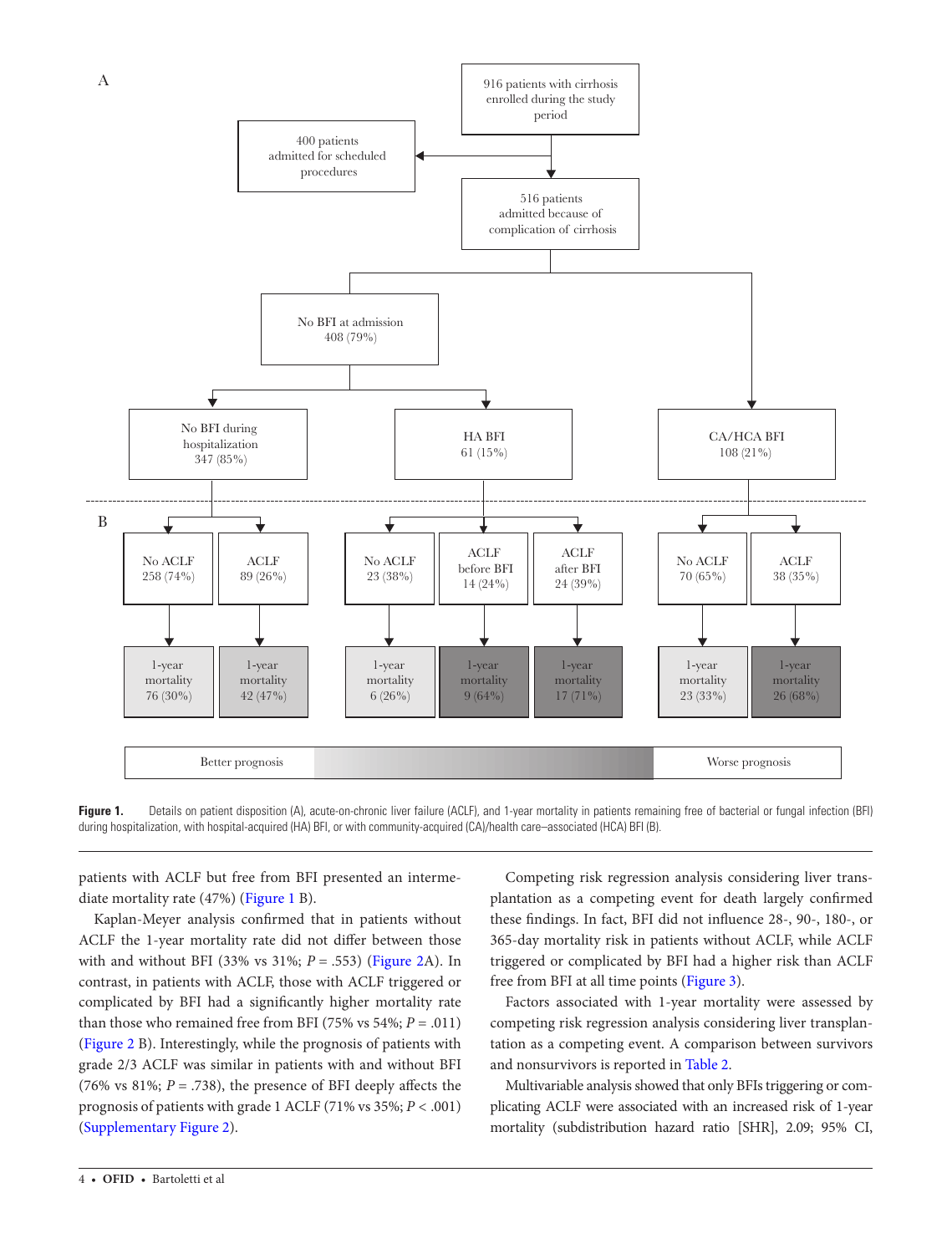#### <span id="page-4-0"></span>**Table 1. Demographic and Clinical Characteristics of 516 Patients With Liver Cirrhosis Admitted to the Hospital for Acute Decompensation**

|                                     | No BFI              | <b>BFI</b> at Admission          | <b>BFI During Hospitalization</b> | $\boldsymbol{P}$ |
|-------------------------------------|---------------------|----------------------------------|-----------------------------------|------------------|
| No.                                 | 347                 | 108                              | 61                                |                  |
| Anthropometric data                 |                     |                                  |                                   |                  |
| Age, y                              | $61(51 - 72)$       | 64 (53-74)                       | $61(52 - 72)$                     | .473             |
| Male sex                            | 209 (60)            | 68 (63)                          | 43 (70)                           | .306             |
| Etiology of cirrhosis               |                     |                                  |                                   |                  |
| Viral <sup>a</sup>                  | 142 (41)            | 52 (48)                          | 26 (43)                           | .415             |
| Alcohol                             | 66 (19)             | 21 (20)                          | 14 (23)                           | .775             |
| <b>NASH</b>                         | 17(5)               | 8(7)                             | 4(6)                              | .579             |
| Mixed etiology <sup>b</sup>         | 65 (19)             | 11 (10)                          | 8(13)                             | .085             |
| Other                               | 57 (16)             | 16 (15)                          | 9(15)                             | .893             |
| Main clinical features at admission |                     |                                  |                                   |                  |
| Ascites                             | 192 (55)            | 59 (55)                          | 39 (64)                           | .428             |
| HE grades III/IV                    | 62 (18)             | 13 (12)                          | 8(13)                             | .283             |
| Renal dysfunction <sup>c</sup>      | 61 (18)             | 24 (22)                          | 23 (38)*                          | .002             |
| GI bleeding                         | 28 (8)              | 2(2)                             | 6(10)                             | .056             |
| <b>ACLF</b>                         | 67 (19)             | 21 (19)                          | 18 (30)                           | .182             |
| Grade 1                             | 29 (43)             | 12 (57)                          | 5(28)                             | .182             |
| Grade 2                             | 35 (52)             | 6(29)                            | 12 (67)                           | .050             |
| Grade 3                             | 3(5)                | 3(14)                            | 1(6)                              | .282             |
| Renal failure                       | 31 (46)             | 9(43)                            | 13 (72)                           | .113             |
| Liver failure                       | 19 (28)             | 6(29)                            | 7(39)                             | .677             |
| Coaqulation failure                 | 12 (18)             | 5(24)                            | 1(6)                              | .301             |
| Brain failure                       | 25 (37)             | 7(33)                            | 4(22)                             | .485             |
| Respiratory failure                 | 0(0)                | 0(0)                             | 5(28)                             | < .001           |
| Circulatory failure                 | 0(0)                | 0(0)                             | 0(0)                              | 1.000            |
| Biochemical and hemodynamic data    |                     |                                  |                                   |                  |
| WBC, 10 <sup>9</sup> /L             | $5.2(3.5 - 7.4)$    | $7.8$ (5.0-10.9) <sup>**</sup>   | $5.6(3.6-9.2)$                    | $-.001$          |
| CRP, mg/dL                          | $0.93(0.34 - 1.76)$ | $3.94$ (1.69-8.15) <sup>**</sup> | 2.76 (0.62-5.46)**                | < .001           |
| Platelets, 10 <sup>9</sup> /L       | 90 (55-139)         | $96(61 - 176)$                   | 74 (56-123)                       | .194             |
| Sodium, mmol/L                      | 137 (134-140)       | 136 (133-138)*                   | 135 (132-139)*                    | < .001           |
| Bilirubin, mg/dL                    | $2.1(1.1-4.3)$      | $2.4(1.1 - 4.4)$                 | $2.8(1.5-10.3)$ *                 | .018             |
| Creatinine, mg/dL                   | $0.89(0.73 - 1.30)$ | 1.03 (0.78-1.45)                 | $1.25(0.88 - 1.85)^{**}$          | < .001           |
| Albumin, mg/dL                      | $3.2(2.8 - 3.6)$    | $3.0(2.7 - 3.4)$                 | $3.1 (2.8 - 3.5)$                 | .080             |
| <b>INR</b>                          | 1.40 (1.23-1.56)    | 1.39 (1.25-1.67)                 | 1.46 (1.28-1.73)                  | .077             |
| MAP, mmHg                           | 85 (80-93)          | 83 (77-97)                       | 82 (75-90)                        | .105             |
| HR, bpm                             | 75 (65-84)          | 80 (70-90)*                      | 80 (70-88)*                       | < .001           |
| Prognostic scores                   |                     |                                  |                                   |                  |
| Child-Pugh score                    | $8(7-10)$           | $8(7-10)$                        | $9(8-11)^{**}$                    | .028             |
| Child-Pugh Class                    |                     |                                  |                                   |                  |
| Class A                             | 83 (24)             | 25 (23)                          | 7(12)                             | .096             |
| Class B                             | 160 (46)            | 55 (51)                          | 30 (49)                           | .655             |
| Class C                             | 104 (30)            | 28 (26)                          | 24 (39)                           | .186             |
| <b>MELD</b>                         | $15(11-20)$         | 16 (11-20)                       | $21(14-27)$ **                    | .001             |
| MELD-Na                             | 16 (12-22)          | $18(14 - 24)^{**}$               | $21 (17 - 30)^{**}$               | < .001           |
| CLIF-C-AD                           | $50(45 - 57)$       | 55 (50-63)*                      | 54 (49-59)*                       | < .001           |
| Concomitant medications             |                     |                                  |                                   |                  |
| PPI                                 | 223 (64)            | 74 (69)                          | 43 (71)                           | .518             |
| Beta-blockers                       | 150 (43)            | 47 (44)                          | 26 (43)                           | .994             |
| Rifaximin                           | 104 (30)            | 28 (26)                          | 20 (34)                           | .579             |
| Quinolones                          | 7(2)                | 1(1)                             | 1(2)                              | .748             |
| Transfer to ICU                     | 27(8)               | 8(7)                             | 8(13)                             | .352             |
| Comorbidities                       |                     |                                  |                                   |                  |
| CCI                                 | $6.0(5.0 - 7.4)$    | $6.0(4.8 - 7.4)$                 | $6.2(4.4 - 7.4)$                  | .922             |
| HCC                                 | 76 (22)             | 33 (31)                          | 17 (28)                           | .156             |
| Diabetes (any stage)                | 122 (35)            | 39 (36)                          | 19 (31)                           | .795             |

Patients were divided according to the presence or lack of a BFI at the time of admission or the development of a hospital-acquired BFI.

\**P* < .05 vs no BFI; \*\**P* < .05 vs all.

Abbreviations: ACLF, acute-on-chronic liver failure; BFI, bacterial or fungal infection; CCI, Charlson comorbidity index; CLIF-C, Chronic Liver Failure Consortium; CRP, C-reactive protein; GI, gastrointestinal; HBV, hepatitis B virus; HCC, hepatocellular carcinoma; HCV, hepatitis C virus; HE, hepatic encephalopathy; HR, heart rate; ICU, intensive care unit; INR, international normalized ratio; MAP, mean arterial pressure; MELD, Model for End-stage Liver Disease; NASH, non-alcoholic steatohepatitis; PPI, proton pump inhibitor; WBC, white blood cell count. <sup>a</sup>Viral etiology includes 152 HCV infection, 15 HBV infection, and 53 HBV/HCV coinfection.

<sup>b</sup>Mixed etiology includes viral and alcohol, viral and metabolic, and alcohol and metabolic etiologies.

<sup>c</sup>Renal dysfunction was defined as serum creatinine level > 1.5 mg/dL.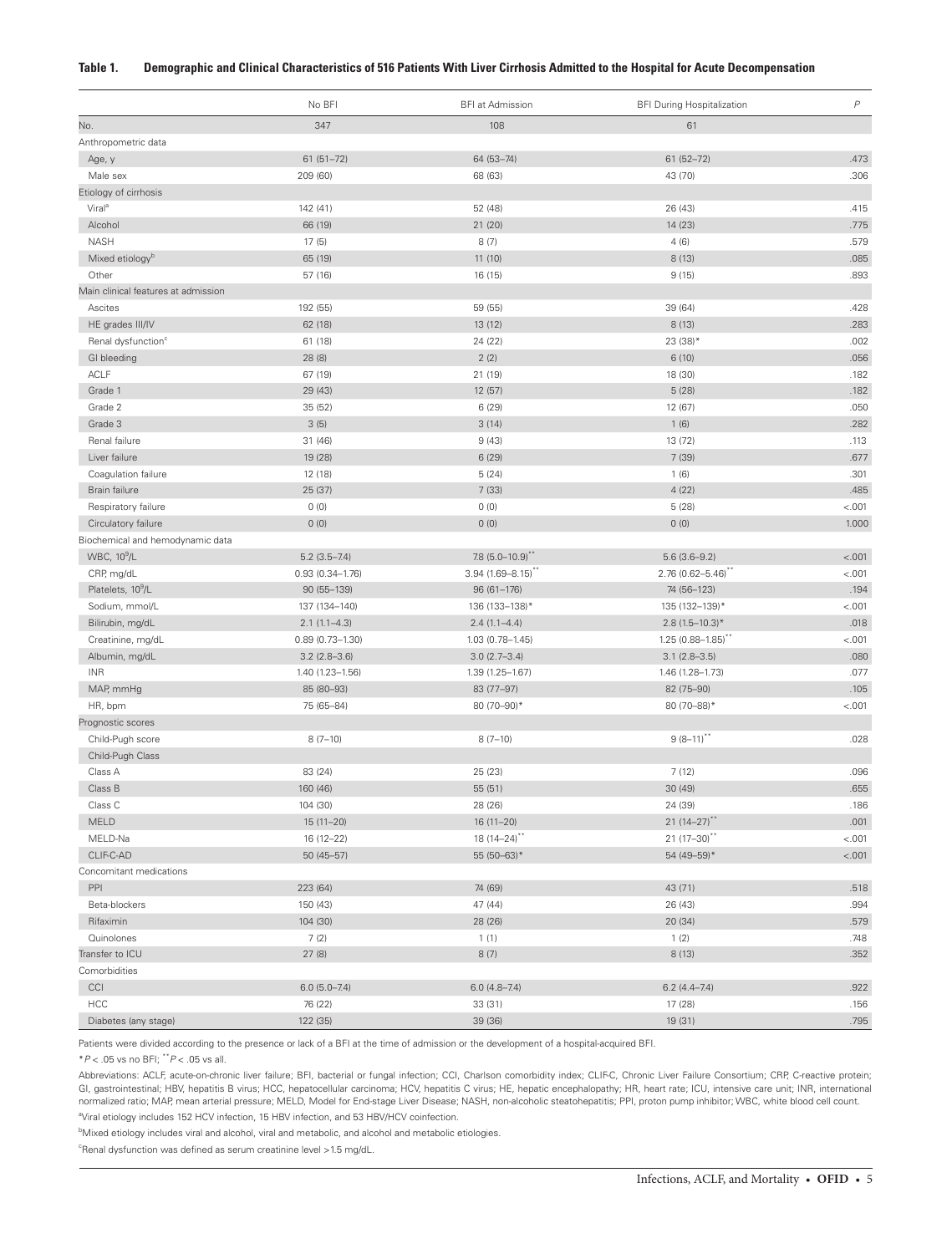

Figure 2. One-year mortality in patients with or without bacterial or fungal infection (BFI). A, Mortality in patients without acute-on-chronic liver failure. B, Mortality in patients with acute-on-chronic liver failure. Comparisons were made by the log-rank test. Abbreviations: ACLF, acute-on-chronic liver failure; BFI, bacterial or fungal infection.

1.42–3.07; *P* < .001), independent of MELD-Na (SHR, 1.06; 95% CI, 1.03–1.08; *P* < .001), Charlson comorbidity index (SHR, 1.31; 95% CI, 1.24–1.39; *P* < .001), and basal serum CRP level (SHR, 1.06; 95% CI, 1.03–1.09; *P* < .001) [\(Supplementary Table 3](http://academic.oup.com/ofid/article-lookup/doi/10.1093/ofid/ofaa453#supplementary-data)).

A sensitivity analysis, excluding 126 patients with a diagnosis of HCC at study inclusion, confirmed the results obtained in the whole population. Indeed, BFI triggering or complicating ACLF (SHR, 2.36; 95% CI, 1.50–3.74; *P* < .001), MELD-Na

<span id="page-5-0"></span>(SHR, 1.06; 95% CI, 1.03–1.09; *P* < .001), Charlson comorbidity index (SHR, 1.37; 95% CI, 1.24–1.51; *P* < .001), and basal serum CRP level (SHR, 1.08; 95% CI, 1.05–1.12; *P* < .001) were the only independent predictors of 1-year mortality.

## **Risk Factors for ACLF in Patients With BFI**

Overall, ACLF was diagnosed more frequently in patients with BFI than in noninfected patients (76/169 [45%] vs 89/347 [26%];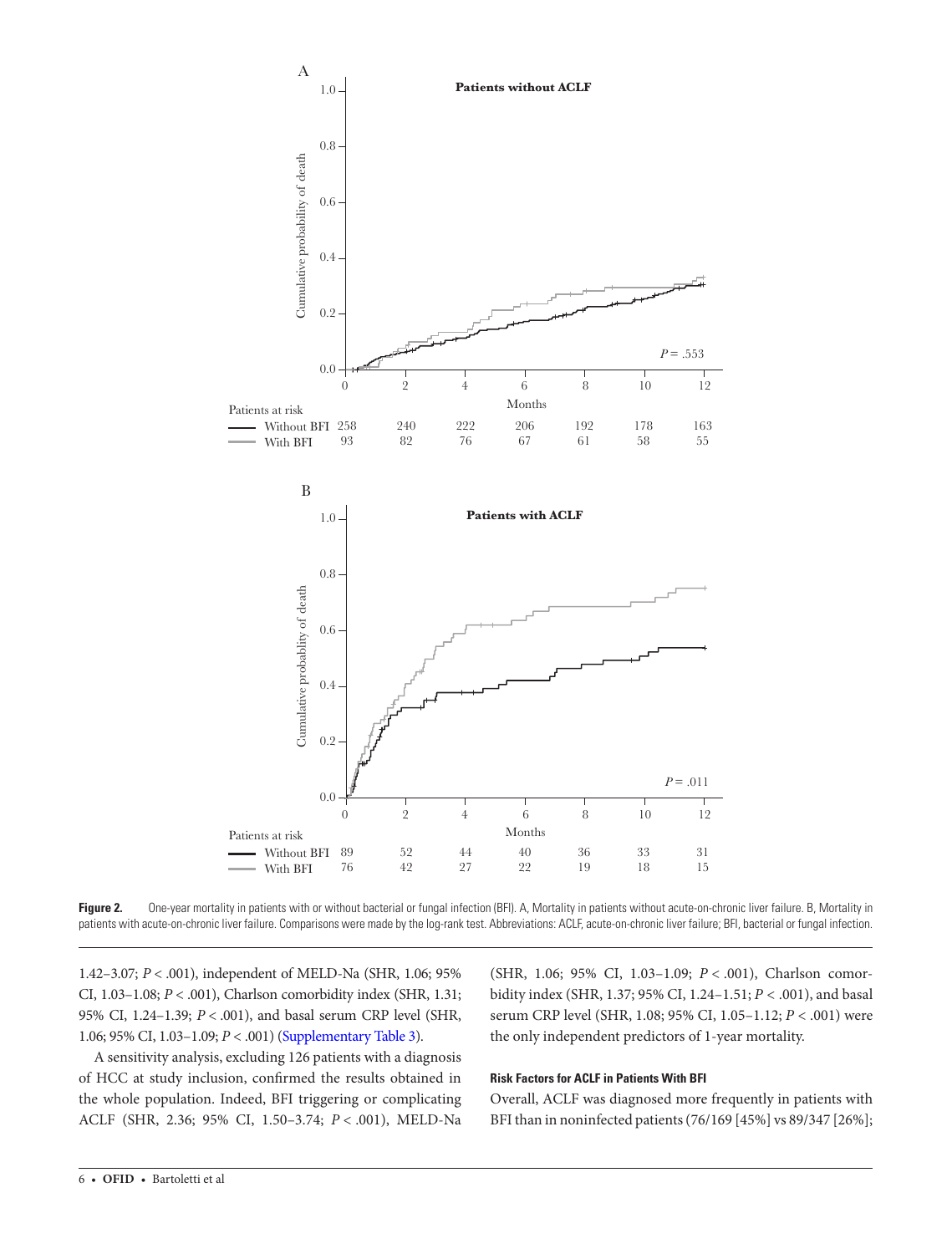

Figure 3. Subdistribution hazard ratio (SHR) for 28-day, 90-day, 180-day, and 1-year mortality related to the presence of uncomplicated bacterial or fungal infection (BFI), acute-on-chronic liver failure (ACLF) triggered or complicated by BFI, or ACLF not associated with BFI according to the competing risk analysis in which liver transplant was considered a competing event.

*P* < .001). HA infections (38/61; 62%) were more frequently associated with ACLF than CA/HCA infections (38/108, 35%; *P* = .001). This analysis was performed in patients with ACLF diagnosed simultaneously or following (median delay [IQR], 8 [2–17] days) diagnosis of BFI, excluding the 14 patients who developed BFI after ACLF diagnosis ([Figure 2\)](#page-5-0).

Univariate analysis of the demographic, clinical, and microbiological characteristics at BFI diagnosis of patients with uncomplicated infections  $(n = 93)$  and those with BFI-triggered ACLF ( $n = 62$ ) is reported in [Supplementary Table 4](http://academic.oup.com/ofid/article-lookup/doi/10.1093/ofid/ofaa453#supplementary-data).

At multivariable analysis, factors independently associated with BFI-triggered ACLF were MELD score (odds ratio [OR], 1.27; 95% CI, 1.16–1.39; *P* < .001), infection caused by MDR pathogens (OR, 3.02; 95% CI, 1.12–8.16; *P* = .030), secondary BSI (OR, 5.06; 95% CI, 1.26–20.38; *P* = .022), and qSOFA score ≥2 points (OR, 8.50; 95% CI, 1.82–39.70; *P* = .007).

## **DISCUSSION**

The present study confirms that BFIs occur frequently in patients with acute decompensation of cirrhosis requiring hospitalization, are often associated with ACLF either as a precipitating or complicating factor, and carry a poor prognosis. Most available studies dedicated to these topics derive from retrospective evaluations of patient cohorts [\[4,](#page-9-1) [17](#page-9-14), [18](#page-9-15)]. Being a prospective, specifically designed investigation, the present study also allowed us further relevant insights into these matters. It also

<span id="page-6-0"></span>has to be considered that stringent criteria for the diagnosis of BFI were employed as part of a stewardship program involving hepatologists and infectious disease experts. Furthermore, an accurate microbiological characterization of infectious episodes, which was lacking in most previous reports, was ensured. Finally, enrolled patients were followed in regular wards of gastroenterology and internal medicine units, making our results transferrable to most clinical contexts.

The occurrence of BFI is considered an evolutive stage of cirrhosis, as a retrospective systematic review showed that they enhance patient long-term mortality [[6](#page-9-3)]. Our overall results confirmed that the impact of BFI on the mortality of patients with acute decompensation of cirrhosis is maintained over time, as patient 1-year mortality was significantly higher in those with BFI that was either present at admission or developed during hospitalization. However, our results also unveiled that this adverse outcome was confined to infected patients who developed ACLF, either precipitated or complicated by BFI, while no impact on mortality was seen in those with BFI not affected by ACLF. This finding recalls the results of a recent retrospective report where, however, the extent of the follow-up was limited to 90 days [\[4\]](#page-9-1). Additionally, fungal infection seems to be particularly related to development of ACLF and therefore associated with poor outcome [\[19](#page-9-16)]. Therefore, a first novel finding of the present study is that the occurrence of BFI per se does not influence the longterm survival of patients with cirrhosis, at least in those who are admitted to the hospital because of an acute decompensation of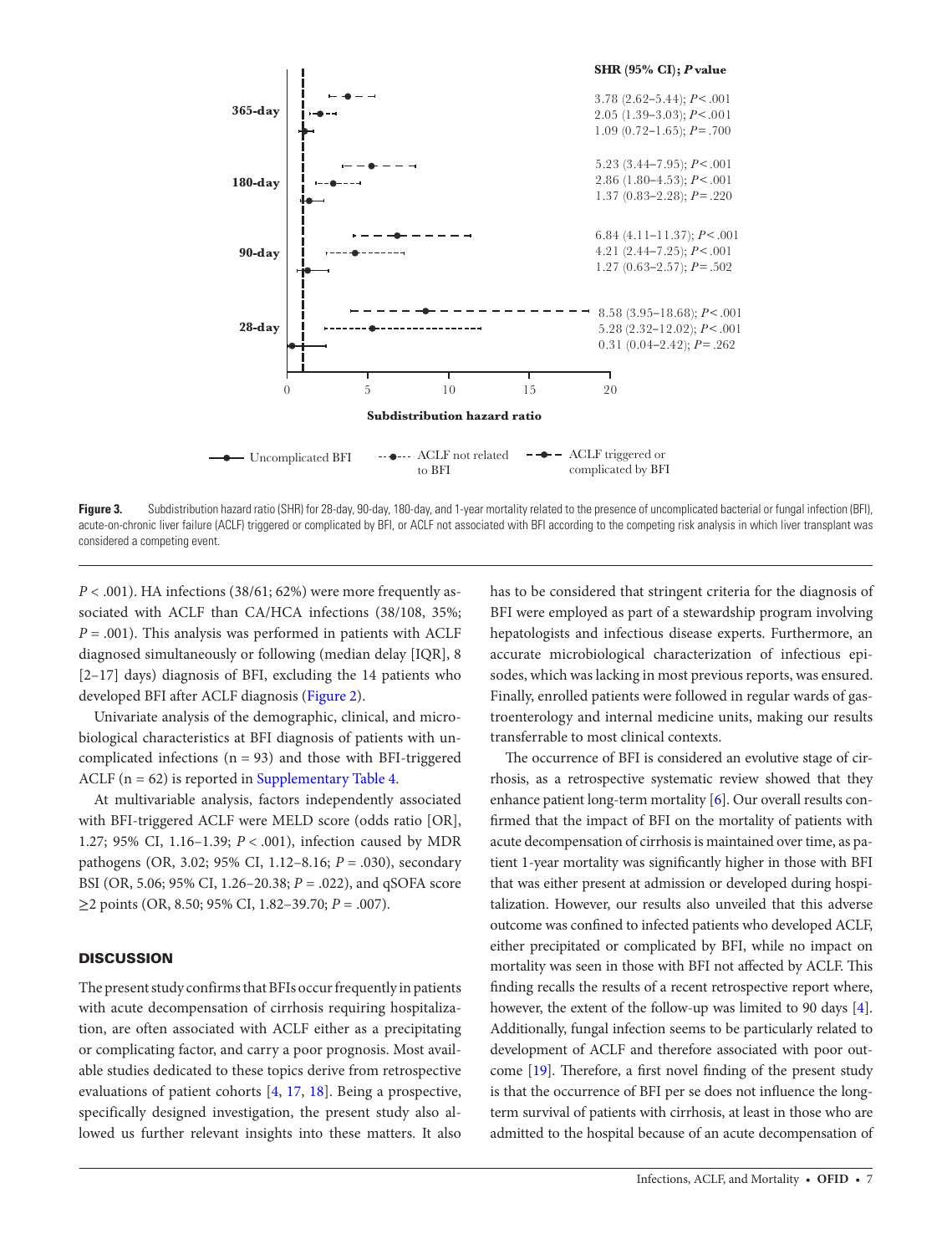## <span id="page-7-0"></span>**Table 2. Demographic, Biochemical, and Clinical Characteristics of the 516 Patients Included in the Study, Divided According to 1-Year Mortality Status**

|                                                     | Survivors           | Nonsurvivors        | SHR (95% CI)                               | $\, P$  |
|-----------------------------------------------------|---------------------|---------------------|--------------------------------------------|---------|
| No.                                                 | 317                 | 199                 |                                            |         |
| Anthropometric data                                 |                     |                     |                                            |         |
| Age, y                                              | 59 (50-69)          | 67 (58-77)          | $1.04(1.03 - 1.05)$                        | < .001  |
| Male sex                                            | 203 (64)            | 117 (59)            | $0.85(0.64 - 1.13)$                        | .261    |
| Etiology of cirrhosis                               |                     |                     |                                            |         |
| Viral                                               | 121 (38)            | 99 (50)             | 1.43 (1.08-1.89)                           | .011    |
| Alcohol                                             | 64 (20)             | 37(19)              | $0.92(0.64 - 1.31)$                        | .639    |
| <b>NASH</b>                                         | 20(6)               | 9(5)                | $0.80(0.40 - 1.62)$                        | .538    |
| Mixed etiology <sup>a</sup>                         | 59 (19)             | 25(13)              | $0.68(0.45 - 1.03)$                        | .070    |
| Other                                               | 53 (17)             | 29 (15)             | $0.88(0.60 - 1.31)$                        | .541    |
| BFI and ACLF at admission or during hospitalization |                     |                     |                                            |         |
| BFI at admission                                    | 59 (19)             | 49 (25)             | $1.51(1.08 - 2.11)$                        | .017    |
| BFI during hospitalization                          | 29(9)               | 32(16)              | $1.87(1.26 - 2.79)$                        | .002    |
| All BFI                                             | 88 (28)             | 81(41)              | $1.63(1.23 - 2.17)$                        | .001    |
| ACLF at admission                                   | 48 (15)             | 58 (29)             | 2.11 (1.53-2.92)                           | < .001  |
| Grade 1                                             | 24 (50)             | 22 (38)             | $1.34(0.87 - 2.06)$                        | .186    |
| Grade 2                                             | 21 (44)             | 32 (55)             | $2.56(1.65 - 3.97)$                        | $-.001$ |
| Grade 3                                             | 3(6)                | 4(7)                | 2.42 (0.65-9.08)                           | .189    |
| ACLF during hospitalization                         | 23(7)               | 36 (18)             | 2.29 (1.57-3.34)                           | < .001  |
| Grade 1                                             | 20 (87)             | 20 (56)             | 1.49 (0.93-2.37)                           | .095    |
| Grade 2                                             | 3(13)               | 9(25)               | $3.08(1.52 - 6.22)$                        | .002    |
| Grade 3                                             | 0(0)                | 7(19)               | 13.18 (7.93-21.91)                         | < .001  |
| All ACLF                                            | 71 (22)             | 94 (47)             | $2.68(2.02 - 3.56)$                        | < .001  |
| Renal failure                                       | 33 (47)             | 50 (53)             | $1.30(0.87 - 1.94)$                        | .200    |
| Liver failure                                       | 20 (28)             | 27 (29)             | $1.10(0.70 - 1.75)$                        | .670    |
| Coagulation failure                                 | 14 (20)             | 20(21)              | $1.16(0.69 - 1.93)$                        | .581    |
| Brain failure                                       | 21 (30)             | 30 (32)             | $1.14(0.74 - 1.78)$                        | .547    |
| Respiratory failure                                 | 2(3)                | 12 (13)             | 2.41 (1.32-4.42)                           | .004    |
| Circulatory failure                                 | 0(0)                | 3(3)                | 2.04 (1.27-3.27)                           | .003    |
| Not complicated BFI                                 | 64 (20)             | 29 (15)             | $1.09(0.72 - 1.65)$                        | .700    |
| BFI and ACLF                                        | 24(8)               | 52 (26)             | $3.78(2.62 - 5.44)$                        | < .001  |
| <b>ACLF</b> without BFI                             | 47 (15)             | 42 (21)             | 2.05 (1.39-3.03)                           | $-.001$ |
| Main clinical features at admission                 |                     |                     |                                            |         |
| Ascites                                             | 154 (49)            | 136 (68)            | 1.98 (1.47-2.67)                           | < .001  |
| HE grades III/IV                                    | 39 (12)             | 44 (22)             | 1.85 (1.30-2.63)                           | .001    |
| Renal dysfunction <sup>b</sup>                      | 54 (17)             | 54 (27)             | $1.73(1.24 - 2.40)$                        | .001    |
| GI bleeding                                         | 29(9)               | 7(3)                | $0.42(0.20 - 0.89)$                        | .024    |
| Biochemical and hemodynamic data at admission       |                     |                     |                                            |         |
| WBC, 10 <sup>9</sup> /L                             | $5.2(3.6 - 7.9)$    | $6.2(4.2 - 9.3)$    |                                            | .001    |
| CRP, mg/dL                                          | $0.98(0.34 - 2.53)$ | 1.76 (0.84-5.42)    | $1.06(1.03 - 1.10)$<br>$1.05(1.02 - 1.09)$ | .001    |
| Platelets, 10 <sup>9</sup> /L                       | 90 (58-143)         | 89 (55-139)         | $1.00(1.00 - 1.00)$                        | .574    |
| Sodium, mmol/L                                      | 137 (135-140)       | 136 (133-139)       | $0.96(0.93 - 0.99)$                        | .005    |
| Bilirubin, mg/dL                                    | $1.9(1.0 - 3.7)$    | $3.0(1.5 - 6.0)$    | $1.03(1.01 - 1.05)$                        | .007    |
| Creatinine, mg/dL                                   | $0.89(0.72 - 1.22)$ | $1.11(0.82 - 1.55)$ | 1.41 (1.26-1.59)                           | < .001  |
|                                                     |                     |                     |                                            | < .001  |
| Albumin, mg/dL<br><b>INR</b>                        | $3.2(2.9 - 3.7)$    | $3.0(2.7 - 3.4)$    | $0.58(0.46 - 0.74)$                        | .035    |
|                                                     | 1.37 (1.22-1.54)    | 1.42 (1.30-1.68)    | 1.27 (1.02-1.59)                           |         |
| MAP, mmHg                                           | 87 (78-93)          | 83 (77-91)          | $0.99(0.97 - 1.00)$                        | .065    |
| HR, bpm                                             | 75 (67-85)          | 78 (70-86)          | $1.01(1.00 - 1.02)$                        | .157    |
| Clinical scores at admission                        |                     |                     |                                            |         |
| Child-Pugh score                                    | $8(6-9)$            | $9(8-11)$           | $1.25(1.17 - 1.34)$                        | < .001  |
| Child-Pugh Class                                    |                     |                     |                                            |         |
| Class A                                             | 94 (30)             | 21 (10)             | $0.33(0.21 - 0.52)$                        | < .001  |
| Class B                                             | 150 (47)            | 95 (48)             | $0.97(0.73 - 1.28)$                        | .810    |
| Class C                                             | 73 (23)             | 83 (42)             | 2.11 (1.59-2.81)                           | < .001  |
| <b>MELD</b>                                         | 14 (10-18)          | 18 (14-24)          | 1.06 (1.04-1.08)                           | < .001  |
| MELD-Na                                             | 16 (12-21)          | 20 (15-25)          | 1.07 (1.05-1.09)                           | < .001  |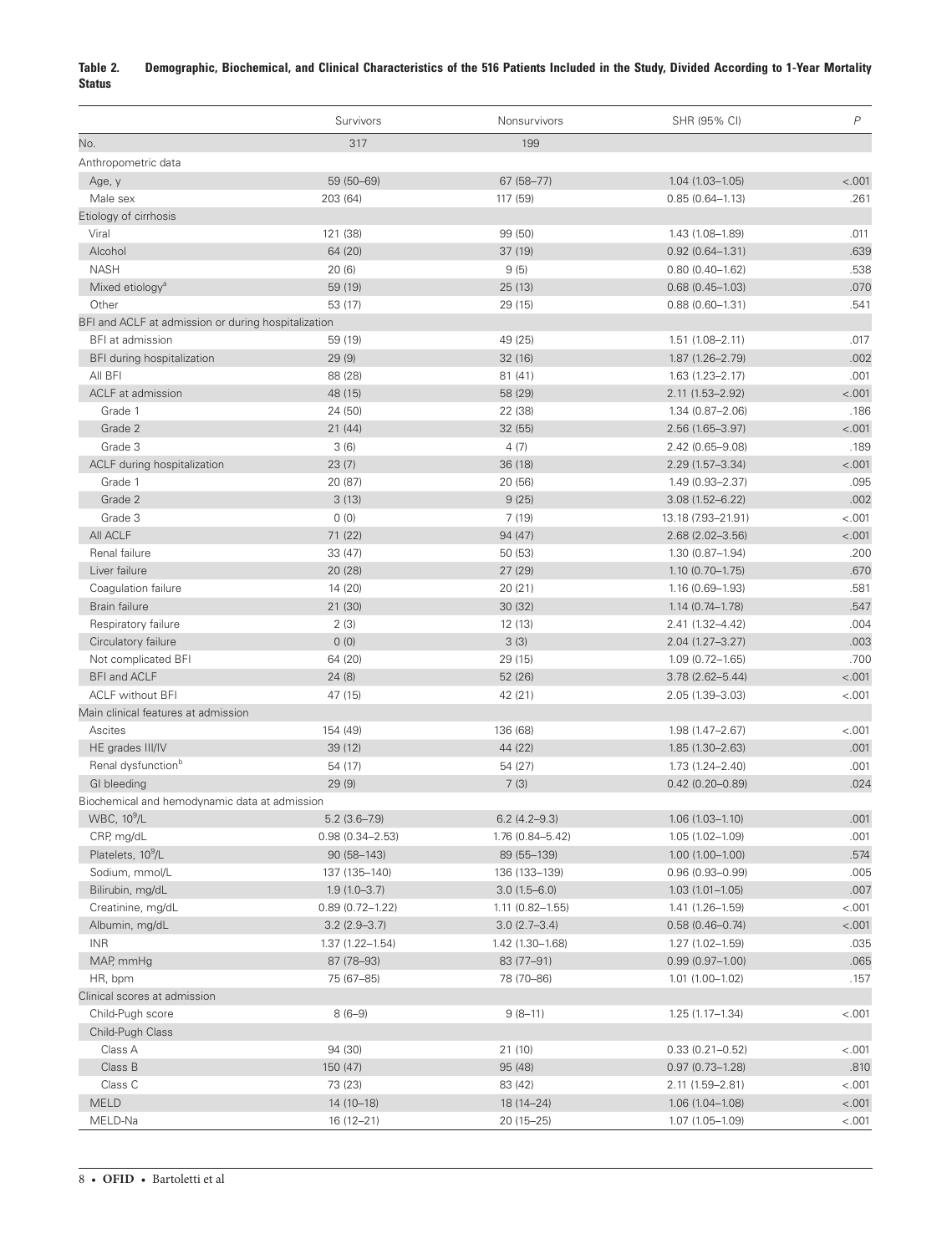#### **Table 2. Continued**

|                      | Survivors        | Nonsurvivors     | SHR (95% CI)        | P       |
|----------------------|------------------|------------------|---------------------|---------|
| CLIF-C-AD            | 49 (43-55)       | $55(50-62)$      | $1.06(1.04 - 1.08)$ | < .001  |
| Transfer to ICU      | 25(8)            | 18(9)            | $1.24(0.74 - 2.10)$ | .413    |
| Comorbidities        |                  |                  |                     |         |
| CCI                  | $5.5(4.4 - 6.8)$ | $6.9(5.8 - 8.7)$ | $1.31(1.24 - 1.38)$ | < .001  |
| HCC                  | 61 (19)          | 65 (33)          | $1.69(1.26 - 2.26)$ | $-.001$ |
| Diabetes (any stage) | 105 (33)         | 75 (38)          | $1.14(0.86 - 1.52)$ | .360    |
|                      |                  |                  |                     |         |

For each parameter, the subdistribution hazard ratio with 95% CI for 1-year mortality is reported.

Abbreviations: ACLF, acute-on-chronic liver failure; AD, acute decompensation; CCI, Charlson comorbidity index; CLIF-C, Chronic Liver Failure Consortium; CRP, C-reactive protein; GI, gastrointestinal; HCC, hepatocellular carcinoma; HR, heart rate; ICU, intensive care unit; INR, international normalized ratio; MAP, mean arterial pressure; MELD, Model for End-stage Liver Disease; NASH, non-alcoholic steatohepatitis; WBC, white blood cell count.

aMixed etiology includes viral and alcohol, viral and metabolic, and alcohol and metabolic etiologies.

their disease. Indeed, the ominous combination between BFI and ACLF has to occur to enhance their 1-year mortality.

The competing risk analysis of factors associated with mortality considering liver transplantation a competing event confirmed that not BFI per se, but only those triggering or complicating ACLF were independent predictors of mortality, with a >2-fold increase in its hazard ratio, along with and to a greater extent than MELD-Na, Charlson comorbidity index, and basal serum CRP. Notably, in the subset of patients with ACLF the occurrence of BFI, either precipitating or complicating this syndrome, worsens not only short-term (28 days) and mediumterm (90 days) mortality, as already reported by retrospective studies [[4](#page-9-1), [18](#page-9-15)], but also 1-year mortality. This is a clinically relevant finding, as it allows us to identify ACLF patients surviving to an infection but destined for a poor long-term prognosis, thus requiring close monitoring and specific management. Interestingly, in our series, the negative prognostic impact of BFI was particularly evident in patients with the less severe forms of ACLF, confirming findings from the CANONIC cohort [[4](#page-9-1)].

Of note, among predictors of 1-year mortality, in univariate competing risk regression analysis, GI bleeding was associated with a reduced mortality risk as compared with other decompensation events. This result recalls what was recently reported in another study, suggesting that GI bleeding is not associated with an increased risk of mortality in patients with AD or ACLF [[20,](#page-9-17) [21\]](#page-9-18).

As ACLF takes on a preeminent role in conditioning the outcome of patients with acute decompensation of cirrhosis and BFI, we found it of interest to assess the factors predicting the development of the syndrome. Both clinical and microbiological factors emerged as independent predictors in multivariable analysis, as the severity of the underlying cirrhosis as assessed by MELD score, the severity of infection as assessed by qSOFA score, secondary BSI infections, and infections caused by MDR microorganisms were independently associated with ACLF. Logistic regression showed that, among these factors, secondary BSI and the severity of BFI led to the highest probability of presenting the syndrome.

It has to be acknowledged that our study may be limited by the low number of participating centers. Additionally, enrolling

patients only in regular wards, a low number of patients with grade 3 ACLF were recruited. Both factors might reduce the external validity of our findings.

In conclusion, this prospective observational study showed that the negative impact of BFI on the short-, medium-, and long-term mortality of patients with cirrhosis is related to the occurrence of ACLF rather than to BFI per se. Thus, we propose that BFI be considered a prognostic stage of cirrhosis only when associated with the development of ACLF. Finally, both the severity of the underlying cirrhosis and, mainly, the severity, type of infection, and isolation of MDR bacteria are independent predictors of BFI-induced ACLF.

#### Supplementary Data

Supplementary materials are available at *Open Forum Infectious Diseases* online. Consisting of data provided by the authors to benefit the reader, the posted materials are not copyedited and are the sole responsibility of the authors, so questions or comments should be addressed to the corresponding author.

#### Acknowledgments

We thank the participating nurses for their time and cooperation (Massimo De Tommaso, Antonella Lattanzi, Roberta Pataro, Marco Rizzuto, Antonella Robbio).

*Financial support.* This work was supported by a grant from the Italian Ministry of Health (rf-2010-2310623), a grant from the Emilia-Romagna Region (PRUa1GR-2012-002), and by the Fondazione del Monte di Bologna e Ravenna.

*Potential conflicts of interest.* All authors: no reported conflicts of interest. All authors have submitted the ICMJE Form for Disclosure of Potential Conflicts of Interest. Conflicts that the editors consider relevant to the content of the manuscript have been disclosed.

*Author contributions.* P.C., Ma.Be., M.D., Mi.Ba., Ma.Ba.: study concept interpretation of data, drafting the manuscript; Ma.Ba., Mi.Ba., R.E.L., M.G., A.A., M.R., Ma.Ta., G.Z., L.M., Ma.Tu., S.B., L.N., A.F., R.M.P.: collection of data; Ma.Ba., Mi.Ba.: analysis of data; Mi.Ba., G.V., Ma.Bi., A.F., A.S., F.T., P.V., Ma.Be., P.C.: critical revision for important intellectual content.

#### References

- <span id="page-8-0"></span>1. Jalan R, Fernandez J, Wiest R, et al. Bacterial infections in cirrhosis: a position statement based on the EASL Special Conference 2013. J Hepatol **2014**; 60:1310–24.
- <span id="page-8-1"></span>2. Gustot T, Durand F, Lebrec D, et al. Severe sepsis in cirrhosis. Hepatology **2009**; 50:2022–33.

b Renal dysfunction was defined as serum creatinine level >1.5 mg/dL.